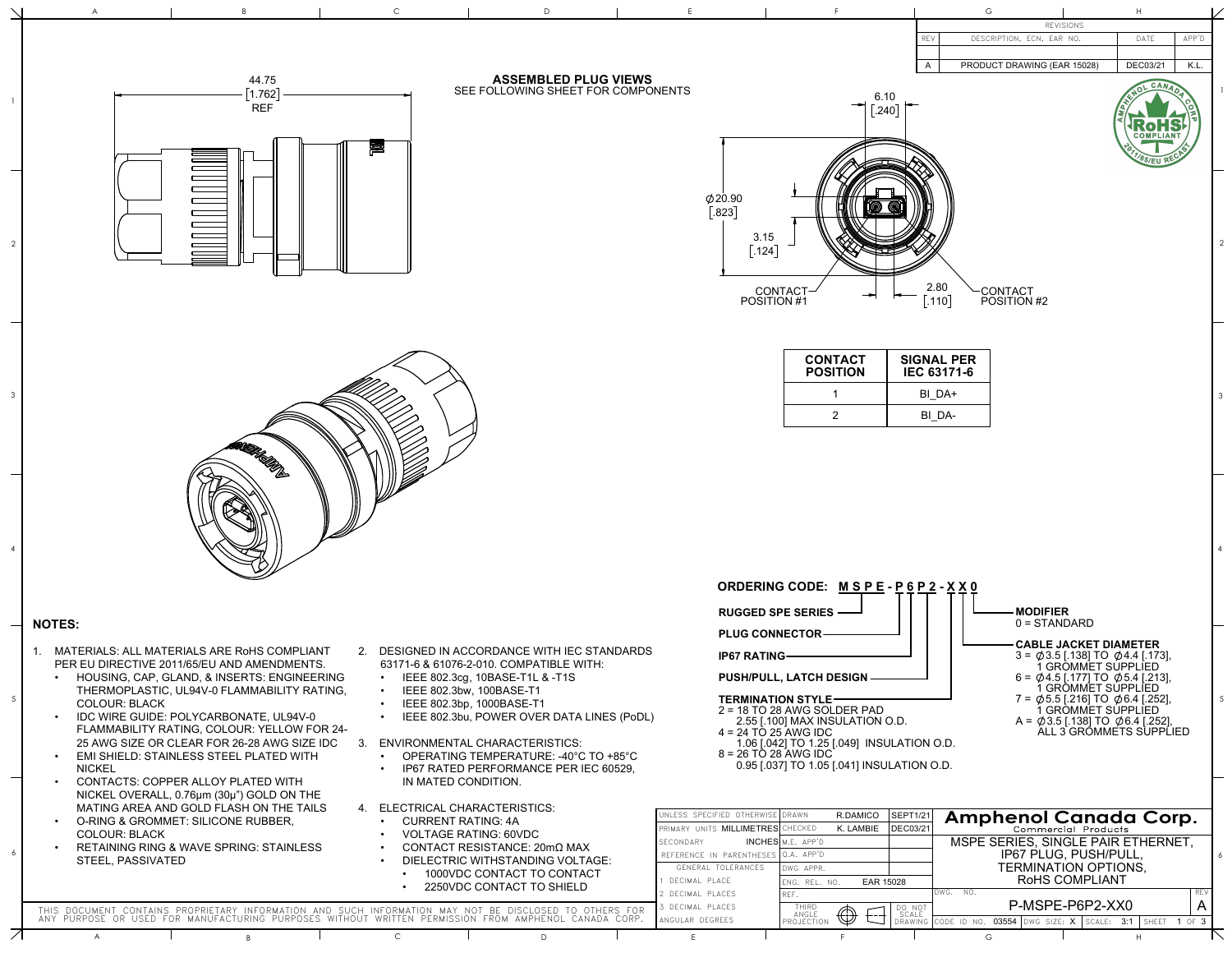

オ

5

4

3

 $\overline{2}$